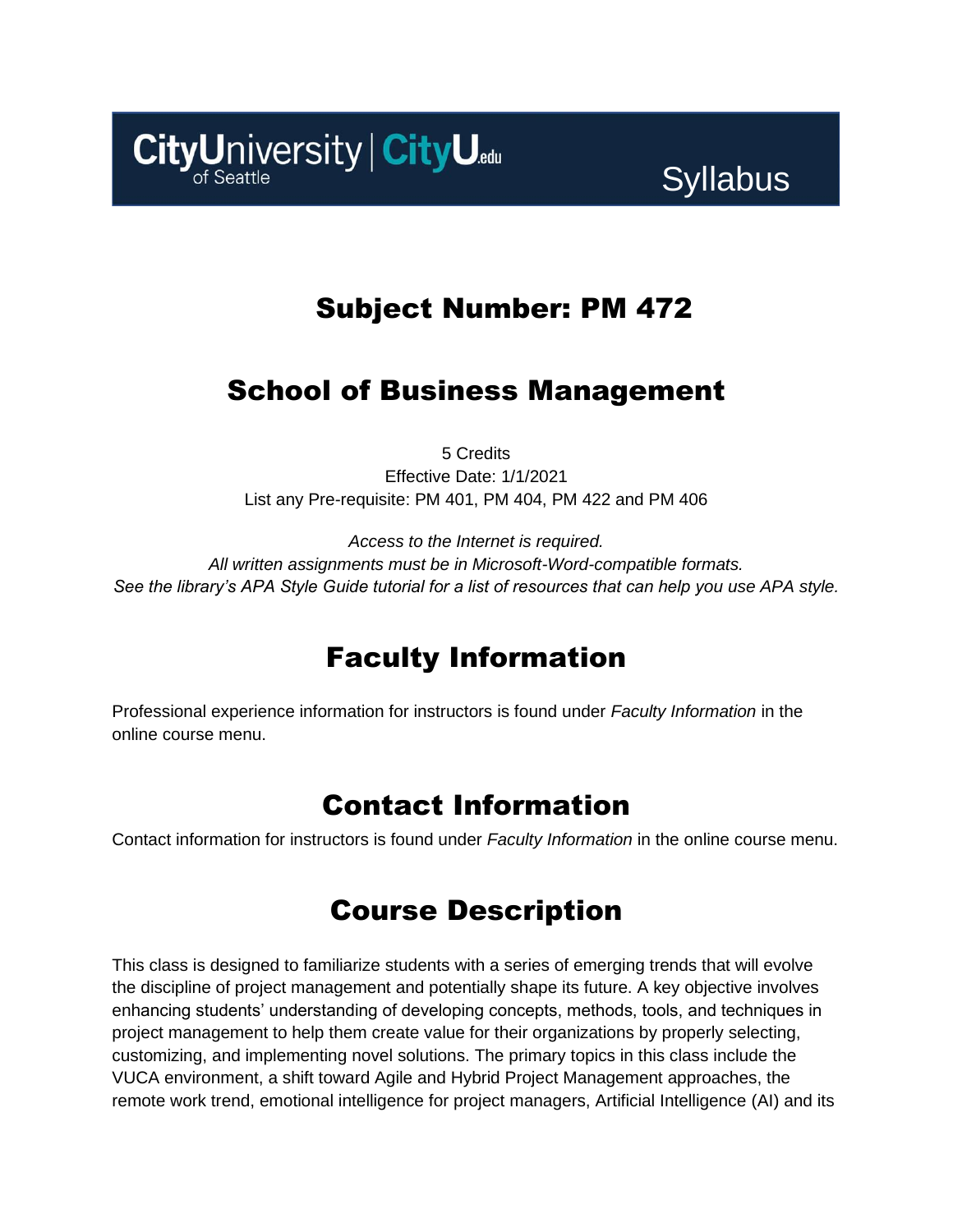role in evolving project management, the Internet of Things, Blockchain, and trending project management tools and solutions. Emphasis will be placed on equipping students with practical knowledge and skills related to digital transformation and the adoption of proper technologies to enhance various dimensions of an organization's project management function.

## Course Resources

Required and recommended resources to complete coursework and assignments are found on the course [Reading List.](https://cityu.alma.exlibrisgroup.com/leganto/login?auth=SAML) Note: resources listed under "Required - Must Purchase" should be purchased from a vendor of the student's own choosing; resources listed under "Available from the Library" are available at no cost to students.

Students in Canada may purchase course resources from the [Canada Bookstore,](https://www.cityubookstore.ca/index.asp) and students outside the U.S. and Canada should contact their advisor or textbook coordinator for additional information.

## Course Outcomes

This course will prepare students to:

- Devise an Artificial Intelligence-Project Management strategy and implementation plan.
- Assess an organization's existing culture and value system to generate solutions for building an AI-ready culture.
- Identify risks and challenges associated with the adoption of a new technology.
- Select proper project management approaches for managing various types of projects.
- Develop an Internet of Things (IoT) solution for an organization's project management function.

## Additional Information

This is a new heading for our syllabus template. Programs are using this to list additional information required by accreditors, or core concepts/knowledge/skills.

### Core Concepts, Knowledge, and Skills

- The VUCA environment
- Agile and Hybrid Project Management approaches
- The remote work trend
- Emotional intelligence for project managers
- Artificial Intelligence and its role in evolving project management
- The Internet of Things
- Blockchain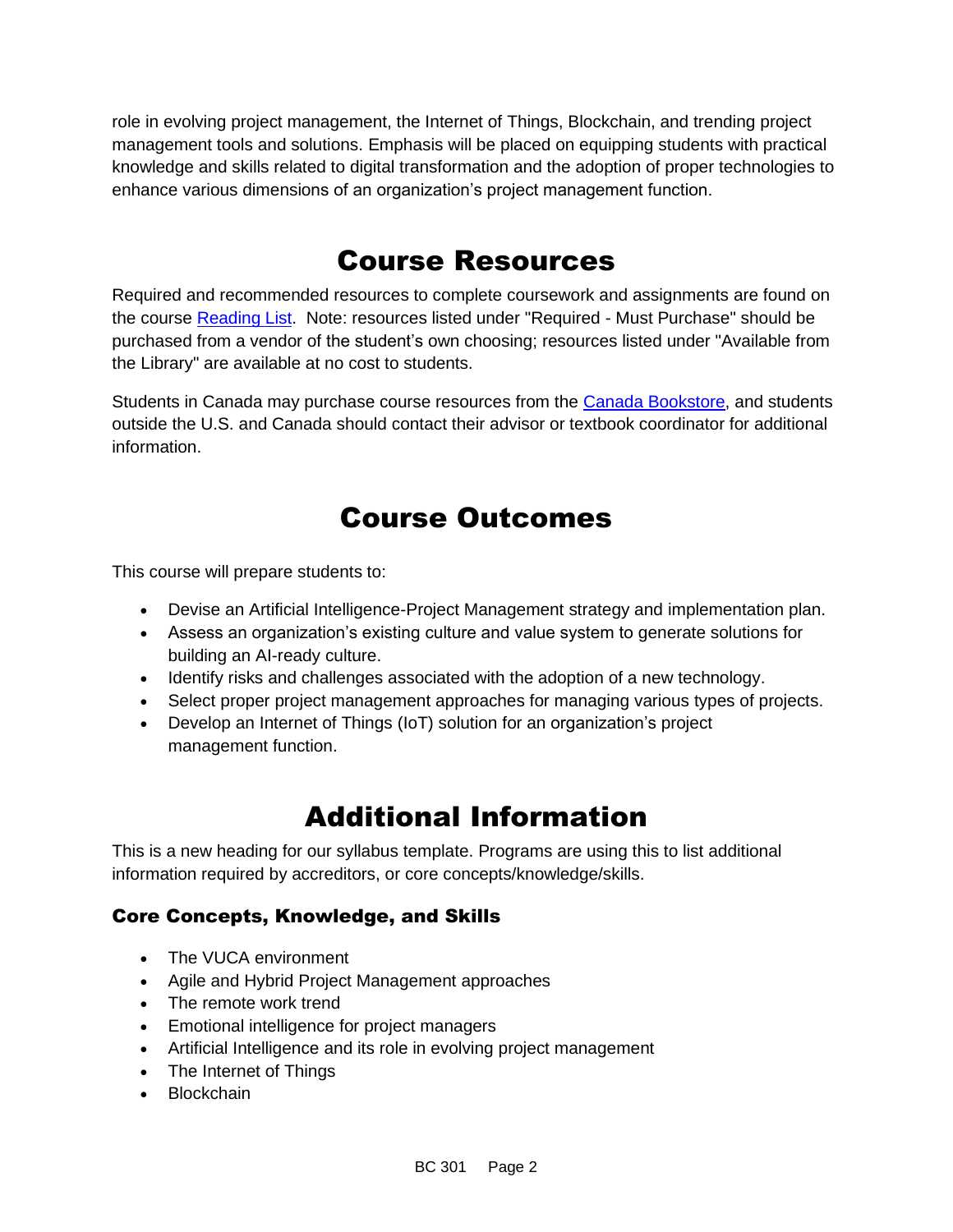• Trending project management tools and solutions

### Grading Scale

The grades earned for the course will be calculated using City University of Seattle's decimal grading system, found in the current University Catalog [\(https://www.cityu.edu/catalog/\)](https://www.cityu.edu/catalog/).

Grading rubrics with details on how each assignment will be graded are located under *Assignments* and/or in *My Grades* in the online course menu. Students should review the rubric for each assignment prior to completing their work in order to understand how it will be assessed.

## Course Assignments and Grading

### Overview of Course Grading

The grades earned for the course will be derived using City University of Seattle's decimal grading system, based on the following:

| <b>Overview of Required Assignments</b>                                  | % of Final Grade |
|--------------------------------------------------------------------------|------------------|
| Instructor Determined Assignments and Activities                         | 30%              |
| Mini-Case Studies (2)                                                    | 40%              |
| Team Case Study: Developing an AI-PM Strategy and<br>Implementation Plan | <b>30%</b>       |
| <b>TOTAL</b>                                                             | <b>100%</b>      |

#### Instructor Determined Assignments and Activities (30% of Final Grade)

Whether in class, online, or in a mixed mode setting, students will be graded on their participation in classroom discussions; ability to present, explain, or defend alternative viewpoints; and the degree to which they have mastered the concepts and principles inherent in the study of project management. Written work will be assessed not only on relevance to the subject presented, but also on adherence to good written form, APA style, and professional presentation. The instructor may also choose to create additional activities to support learning in the classroom or online.

| <b>Components</b>            | % of Grade |
|------------------------------|------------|
| <b>Quality of Responses</b>  | 40%        |
| <b>Quantity of Responses</b> | 40%        |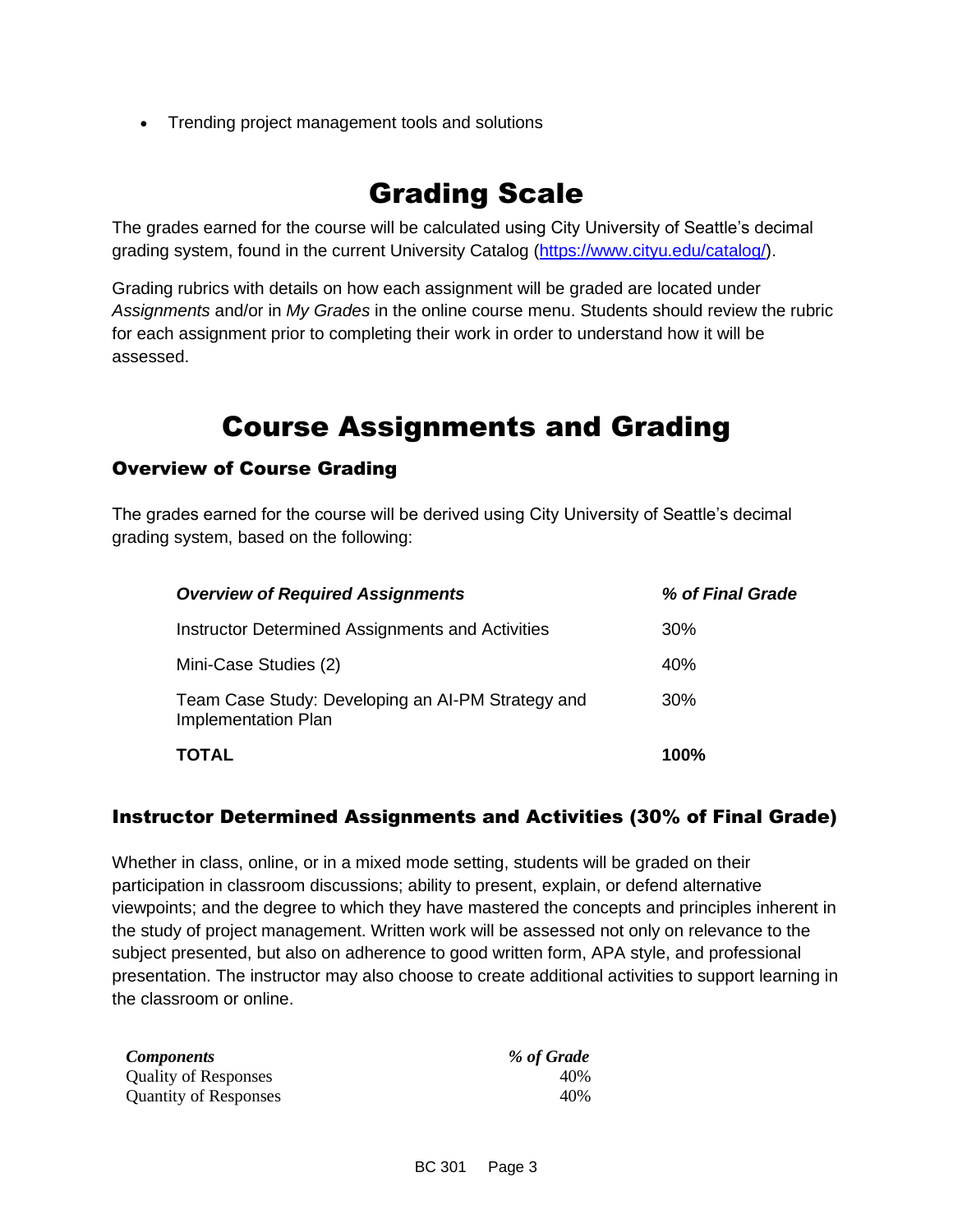| Timeliness   | 20%  |
|--------------|------|
| <b>TOTAL</b> | 100% |

### Mini-Case Studies (2) (40% of Final Grade)

The instructor will provide two (2) mini-cases to students throughout the quarter. The cases are designed to encourage students to apply analytical concepts and frameworks to analyze various project management scenarios and develop relevant solutions and/or action plans. The cases will challenge students' understanding and application of novel project management concepts, methods, tools, and techniques. A different case will be utilized each quarter; therefore, requirements for each case will vary depending upon the nature of the scenario of interest. Accordingly, specific instructions and set of requirements (e.g., format, references, and page count) will be included in the description of each case.

| <b>Components</b>                                         | % of Grade |
|-----------------------------------------------------------|------------|
| Requirements                                              | 35%        |
| Analysis                                                  | 30%        |
| Recommendations                                           | 15%        |
| Style Including Structure, Flow, Grammar, and<br>Spelling | 10%        |
| APA                                                       | 10%        |
| TOTAL                                                     | 100%       |

### Team Case Study: Developing an AI-PM Strategy and Implementation Plan (30% of Final Grade)

In this course, students will be exposed to different AI-powered tools and solutions in parallel with frameworks and processes for the adoption of relevant technologies. At the start of the quarter, students will be assigned to teams and each group will select an organization to develop an enterprise AI strategy (i.e., solution) related to its project management function and devise a corresponding high-level implementation plan. Teams can initiate this project upon the instructor's approval of the proposed company. Students should carefully study the internal systems, structure, culture, leadership, human resources, and other key building blocks of the selected firm along with the demands of its external environment. This information will help teams identify a proper opportunity for the adoption of AI and devise an effective plan for executing the AI solution. The AI-PM strategy and implementation plan document must address the following components: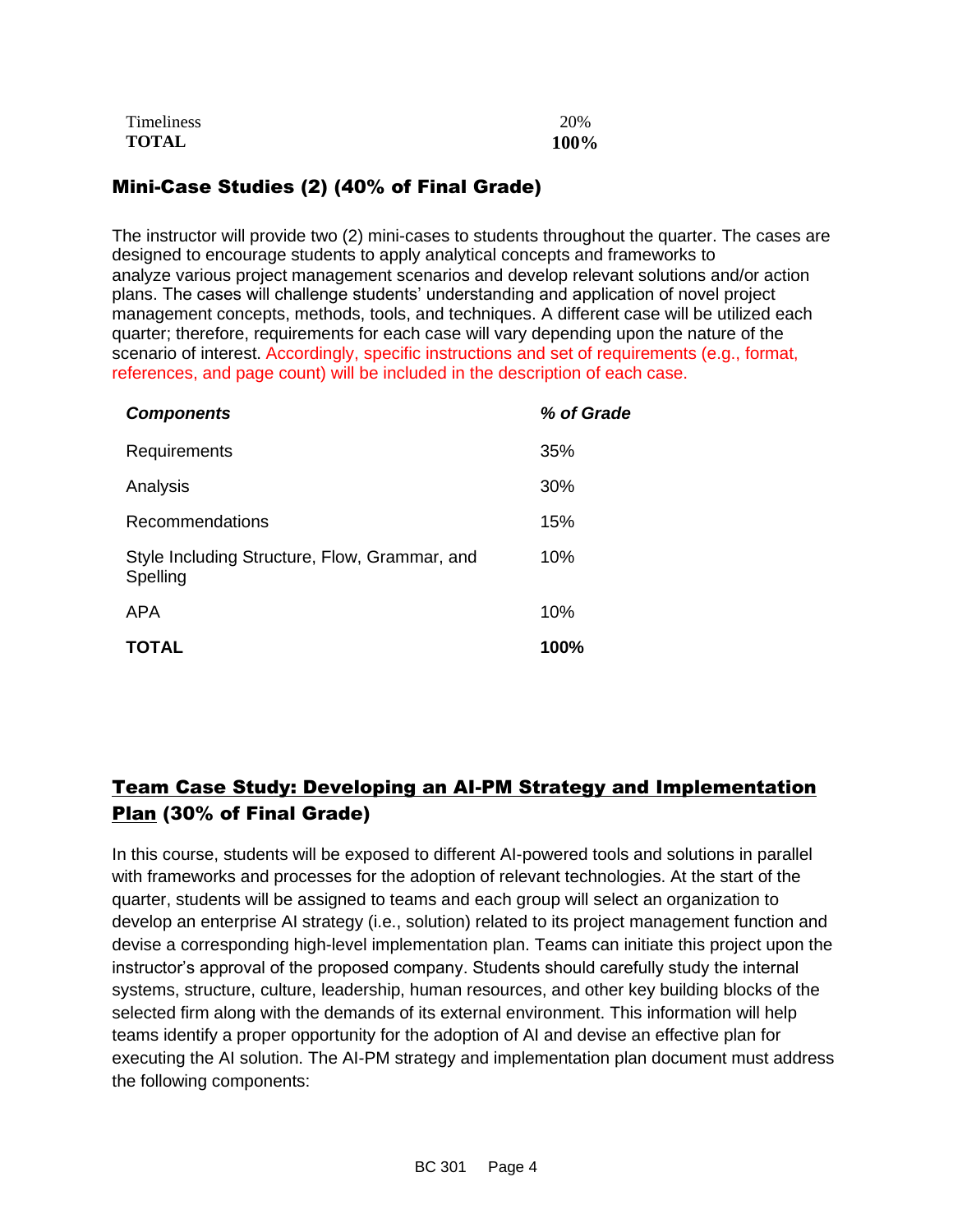- Problem statement
- The proposed AI solution related to the firm's project management function (a technical description)
- The high-level implementation plan:
	- Proposed solutions for building an AI-ready culture
	- A list of required technical stakeholders to staff the AI initiative. This should include each stakeholder's specific roles and responsibilities.
	- Effective alternatives to hire AI talent
	- AI solution justification
	- Technical prerequisites: An evaluation to determine whether the identified problem needs the proposed AI solution.
	- A general outline of the data acquisition process
	- Alternative approaches to implement the proposed AI solution (build vs. buy) and assessing each using a cost-benefit analysis
	- Estimated schedule and budget summary
	- Risks, challenges, and relevant mitigation strategies

Adherence to APA formatting is required and the case response will be 10-12 pages (excluding cover page and reference page) and should include a minimum of six (6) professional references. Each team member will fill out an evaluation form to indicate the level of individual performance on the team. This evaluation will contribute to the "Team Contribution" component of the associated rubric.

| <b>Components</b>                                                | % of Grade |
|------------------------------------------------------------------|------------|
| Requirements for the AI-PM Strategy & Implementation 30%<br>Plan |            |
| Application of AI Fundamentals and Analysis                      | 30%        |
| <b>Team Contribution</b>                                         | <b>20%</b> |
| Style and Mechanics                                              | 10%        |
| <b>APA</b>                                                       | 10%        |
| TOTAL                                                            | 100        |

## Course Policies

#### **Late Assignments**

A critical aspect of management is to meet predefined deadlines. Therefore, all assignments are expected to be submitted when due. No late assignments are accepted. Life-situations do occur. When an issue arises coordinate with the instructor prior to the assignment's due date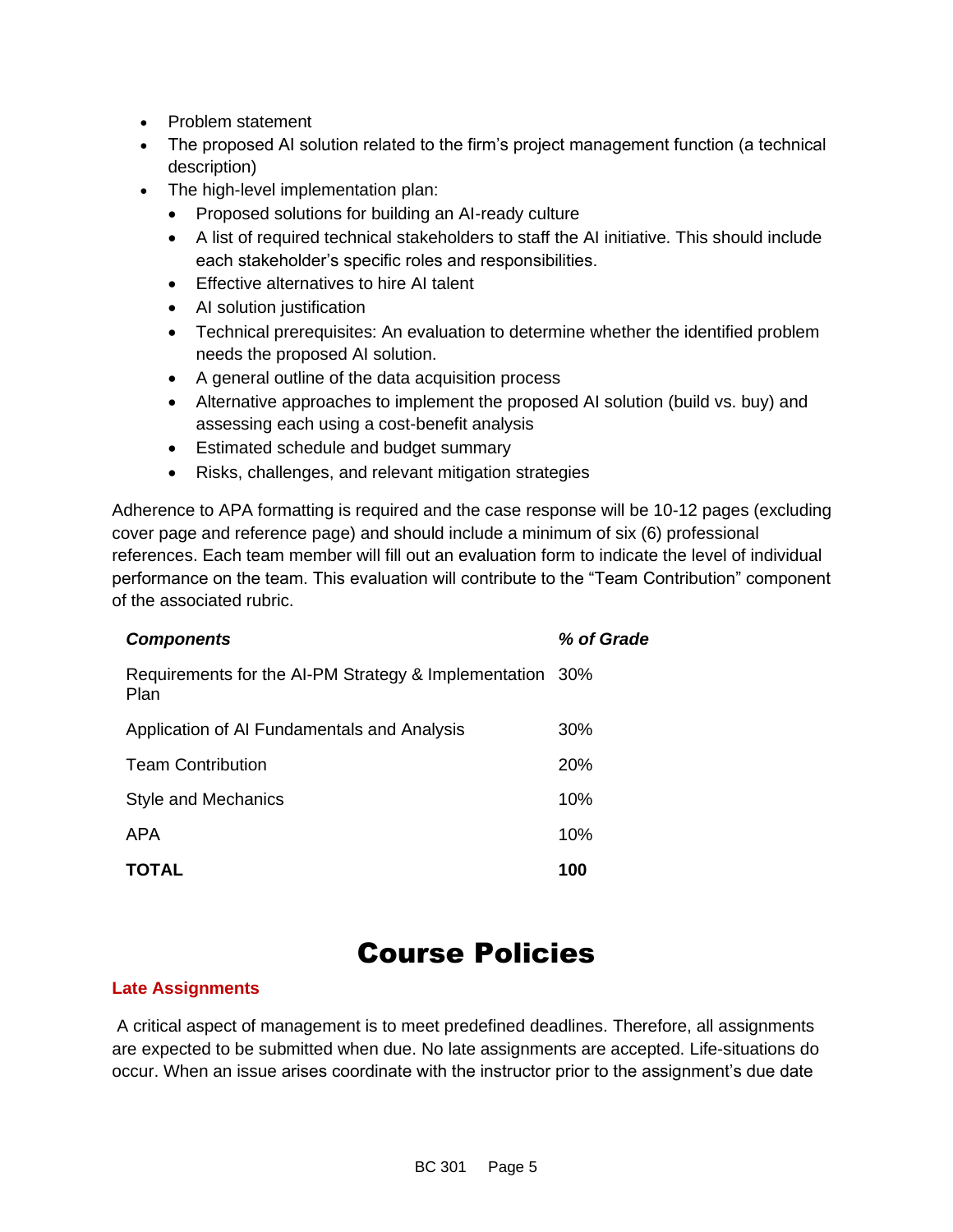and the due date may be adjusted. It is in the best interest of the student to ensure that all assignments are submitted on time.

#### **Participation**

Class participation will be evaluated during class. Participation includes being prepared for class discussions and contributing meaningful content when appropriate. It also includes individual effort contributed to the team project.

#### **Professional Writing**

Assignments require error-free writing that uses standard English conventions and logical flow of organization to address topics clearly, completely, and concisely. CityU requires the use of APA style.

# **University Policies**

Students are responsible for understanding and adhering to all of City University of Seattle's academic policies. The most current versions of these policies can be found in the University [Catalog](http://www.cityu.edu/catalog/) that is linked from the CityU Web site.

### Non-Discrimination & Prohibition of Sexual Harassment

City University of Seattle adheres to all federal, state, and local civil rights laws prohibiting discrimination in employment and education. The University is committed to ensuring that the education environment is bounded by standards of mutual respect and safety and is free from discriminatory practices.

In the U.S., the University is required by Title IX of the Education Amendments of 1972 to ensure that all of its education programs and activities do not discriminate on the basis of sex/gender. Sex include sex, sex stereotypes, gender identity, gender expression, sexual orientation, and pregnancy or parenting status. Sexual harassment, sexual assault, dating and domestic violence, and stalking are forms of sex discrimination, which are prohibited under Title IX and by City University of Seattle policy. City University of Seattle also prohibits retaliation against any person opposing discrimination or participating in any discrimination investigation or complaint process internal or external to the institution. Questions regarding Title IX, including its application and/or concerns about noncompliance, should be directed to the Title IX Coordinator. For a complete copy of the policy or for more information, visit <https://my.cityu.edu/titleix> or contact the Title IX Coordinator.

In Canada, in compliance with the British Columbia Human Rights Code, the Alberta Human Rights Act, WorksafeBC, and the Workers' Compensation Board of Alberta, the University believes that its environment should at all times be supportive and respectful of the dignity and self-esteem of individuals. Discrimination, harassment and bullying conduct, whether through person to person behaviour or via electronic communications such as email or social media is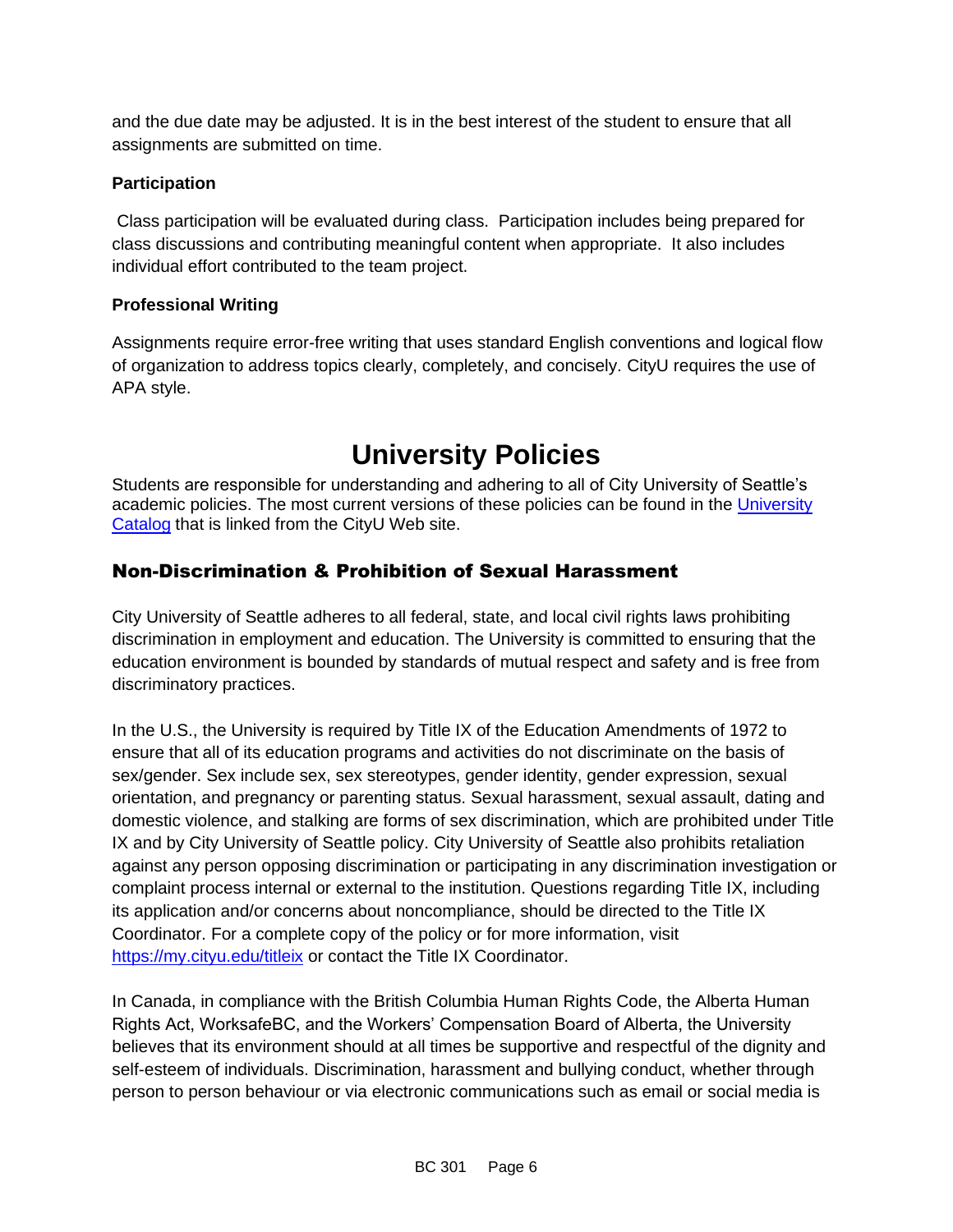not acceptable and will not be tolerated. As an educational institution, it is our responsibility to cultivate an environment of excellence, equity, mutual respect and to recognize the value and potential of every individual. The University will take all necessary steps to meet or exceed the requirements of the law to prevent discrimination, harassment and bullying. The Respectful Workplace Policy for the prevention of discrimination, harassment and bullying policy and procedure can be found at<https://www.cityu.edu/discover-cityu/about-cityu/> under the Policies section or at [https://www.cityuniversity.ca/about/.](https://www.cityuniversity.ca/about/)

### Religious Accommodations

City University of Seattle has a policy for accommodation of student absences or significant hardship due to reasons of faith or conscience, or for organized religious activities. The University's policy, including more information about how to request an accommodation, is available in the University Catalog and on the my.cityu.edu student portal. Accommodations must be requested by the 20% mark of this course (e.g. day 14 of a ten-week course, day 7 of a 5-week course) using the Religious Accommodations Request Form found on the student dashboard in the my.cityu.edu student portal.

### Academic Integrity

Academic integrity in students requires the pursuit of scholarly activity that is free from fraud, deception and unauthorized collaboration with other individuals. Students are responsible for understanding CityU's policy on academic integrity and adhering to its standards in meeting all course requirements. A complete copy of this policy can be found in the [University Catalog](http://www.cityu.edu/catalog/) under *Student Rights and Responsibilities* on the page titled *Academic Integrity Policy.* 

### **Attendance**

Students taking courses in any format at the University are expected to be diligent in their studies and to attend class regularly.

Regular class attendance is important in achieving learning outcomes in the course and may be a valid consideration in determining the final grade. For classes where a physical presence is required, a student has attended if they are present at any time during the class session. For online classes, a student has attended if they have posted or submitted an assignment. A complete copy of this policy can be in the [University Catalog](http://www.cityu.edu/catalog/) under *Student Rights and Responsibilities* on the page titled *Attendance.*

### Final Assignment Due Date

Final assignments for each class at CityU must be due on or before the final date of the course as indicated in the university's course information system. Due dates that extend beyond the final date of the course may negatively impact tuition funding for students.